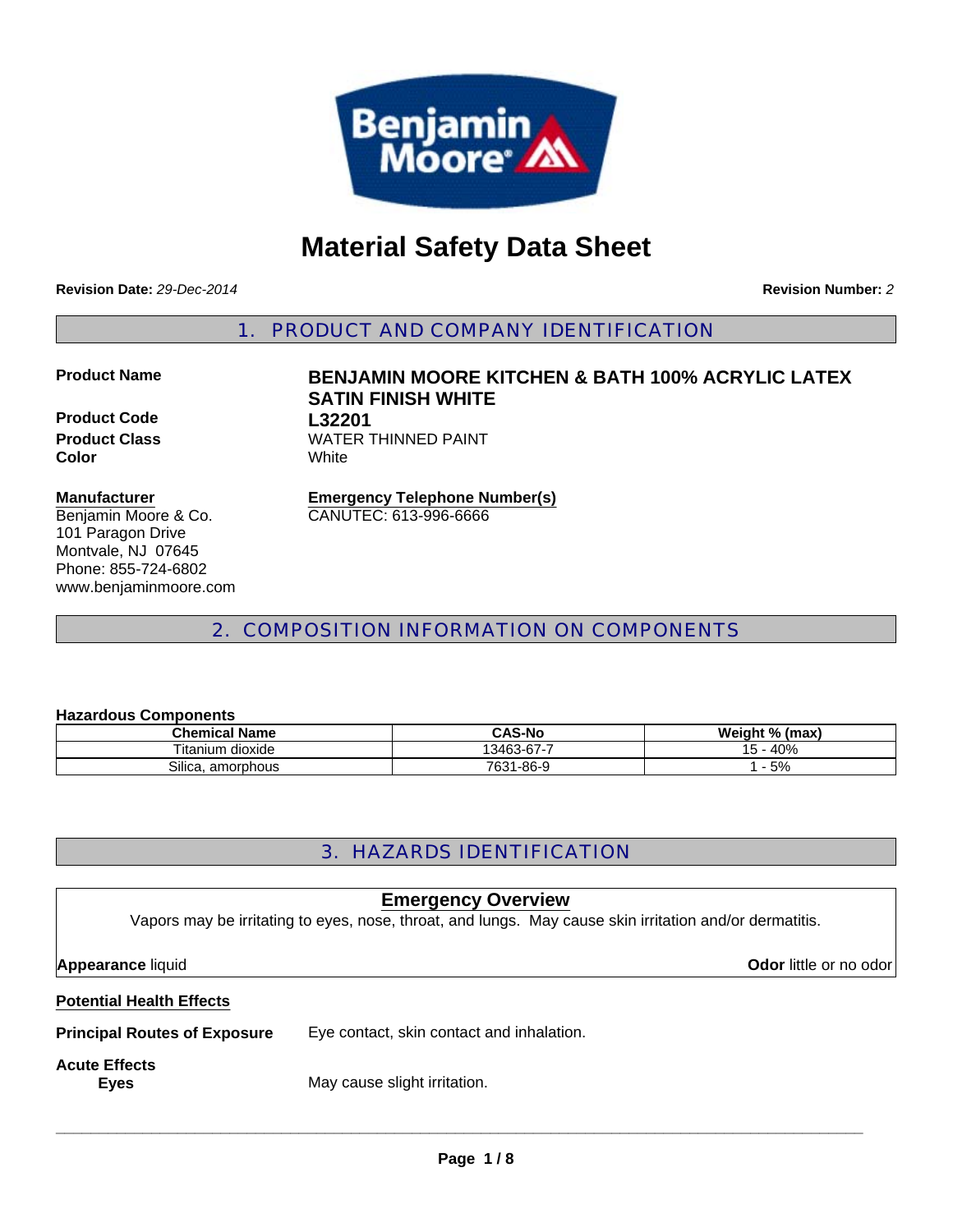| <b>Skin</b><br><b>Inhalation</b><br>Ingestion                                                                                                                                   |                                                          | Substance may cause slight skin irritation.<br>May cause irritation of respiratory tract.<br>Ingestion may cause gastrointestinal irritation, nausea, vomiting and diarrhea. |                      |          |  |  |
|---------------------------------------------------------------------------------------------------------------------------------------------------------------------------------|----------------------------------------------------------|------------------------------------------------------------------------------------------------------------------------------------------------------------------------------|----------------------|----------|--|--|
| <b>Chronic Effects</b>                                                                                                                                                          |                                                          | Repeated contact may cause allergic reactions in very susceptible persons.                                                                                                   |                      |          |  |  |
|                                                                                                                                                                                 | See Section 11 for additional Toxicological information. |                                                                                                                                                                              |                      |          |  |  |
|                                                                                                                                                                                 | <b>Aggravated Medical Conditions</b>                     | None known                                                                                                                                                                   |                      |          |  |  |
| HMIS                                                                                                                                                                            | Health: 1                                                | <b>Flammability: 0</b>                                                                                                                                                       | <b>Reactivity: 0</b> | $PPE: -$ |  |  |
| <b>HMIS Legend</b><br>0 - Minimal Hazard<br>1 - Slight Hazard<br>2 - Moderate Hazard<br>3 - Serious Hazard<br>4 - Severe Hazard<br>* - Chronic Hazard<br>handling instructions. | X - Consult your supervisor or S.O.P. for "Special"      |                                                                                                                                                                              |                      |          |  |  |

 $\Box$ 

*Note: The PPE rating has intentionally been left blank. Choose appropriate PPE that will protect employees from the hazards the material will present under the actual normal conditions of use.*

*Caution: HMIS® ratings are based on a 0-4 rating scale, with 0 representing minimal hazards or risks, and 4 representing significant hazards or risks. Although HMIS® ratings are not required on MSDSs under 29 CFR 1910.1200, the preparer, has chosen to provide them. HMIS® ratings are to be used only in conjunction with a fully implemented HMIS® program by workers who have received appropriate HMIS® training. HMIS® is a registered trade and service mark of the NPCA. HMIS® materials may be purchased exclusively from J. J. Keller (800) 327-6868.*

#### 4. FIRST AID MEASURES

| <b>General Advice</b>     | No hazards which require special first aid measures.                                               |
|---------------------------|----------------------------------------------------------------------------------------------------|
| <b>Eye Contact</b>        | Rinse thoroughly with plenty of water for at least 15 minutes and consult a physician.             |
| <b>Skin Contact</b>       | Wash off immediately with soap and plenty of water removing all contaminated<br>clothes and shoes. |
| <b>Inhalation</b>         | Move to fresh air. If symptoms persist, call a physician.                                          |
| Ingestion                 | Clean mouth with water and afterwards drink plenty of water. Consult a physician if<br>necessary.  |
| <b>Notes To Physician</b> | Treat symptomatically                                                                              |

### 5. FIRE-FIGHTING MEASURES

| <b>Suitable Extinguishing Media</b>                                                                                  | Use extinguishing measures that are appropriate to local<br>circumstances and the surrounding environment. |
|----------------------------------------------------------------------------------------------------------------------|------------------------------------------------------------------------------------------------------------|
| <b>Protective Equipment And Precautions For Firefighters</b> As in any fire, wear self-contained breathing apparatus | pressure-demand, MSHA/NIOSH (approved or equivalent)<br>and full protective gear.                          |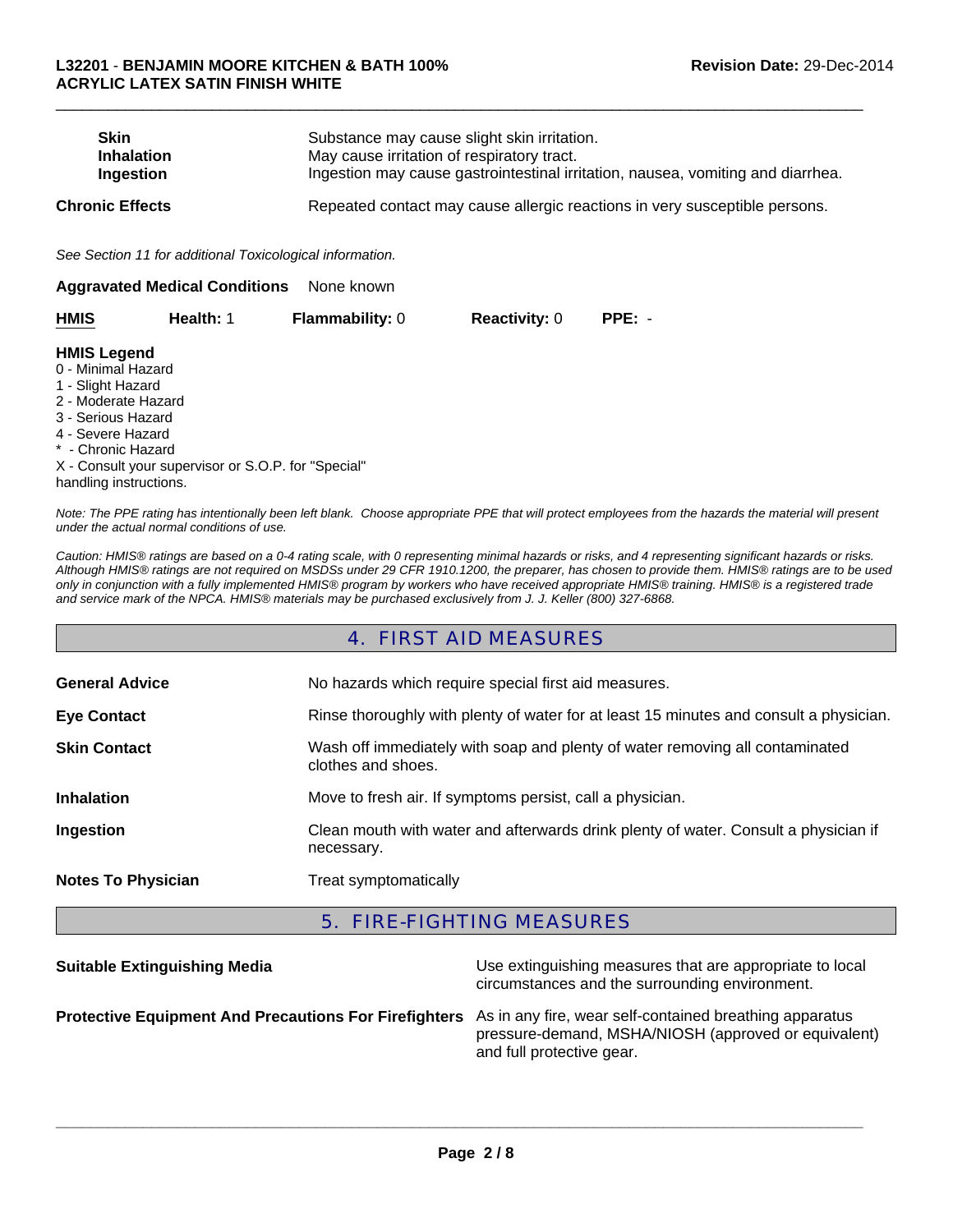| Flash Point (°C)<br><b>Flash Point Method</b><br><b>Flammability Limits In Air</b> | Not applicable<br>Not applicable |
|------------------------------------------------------------------------------------|----------------------------------|
| <b>Upper Explosion Limit</b>                                                       | Not applicable                   |
| <b>Lower Explosion Limit</b>                                                       | Not applicable                   |

 $\Box$ 

#### **NFPA Legend**

- 0 Not Hazardous
- 1 Slightly
- 2 Moderate
- 3 High
- 4 Severe

*The ratings assigned are only suggested ratings, the contractor/employer has ultimate responsibilities for NFPA ratings where this system is used.*

*Additional information regarding the NFPA rating system is available from the National Fire Protection Agency (NFPA) at www.nfpa.org.*

### 6. ACCIDENTAL RELEASE MEASURES

| <b>Personal Precautions</b>      | Avoid contact with skin, eyes and clothing. Ensure adequate ventilation.                                                                                                      |  |  |
|----------------------------------|-------------------------------------------------------------------------------------------------------------------------------------------------------------------------------|--|--|
| <b>Environmental Precautions</b> | Prevent further leakage or spillage if safe to do so.                                                                                                                         |  |  |
| <b>Methods For Clean-Up</b>      | Soak up with inert absorbent material. Sweep up and shovel into suitable containers<br>for disposal.                                                                          |  |  |
| <b>Other Information</b>         | None known                                                                                                                                                                    |  |  |
| <b>7. HANDLING AND STORAGE</b>   |                                                                                                                                                                               |  |  |
| <b>Handling</b>                  | Avoid contact with skin, eyes and clothing. Avoid breathing vapors, spray mists or<br>sanding dust. In case of insufficient ventilation, wear suitable respiratory equipment. |  |  |
| <b>Storage</b>                   | Keep container tightly closed. Keep out of the reach of children.                                                                                                             |  |  |

# 8. EXPOSURE CONTROLS / PERSONAL PROTECTION

### **Exposure Limits**

#### **Hazardous Components**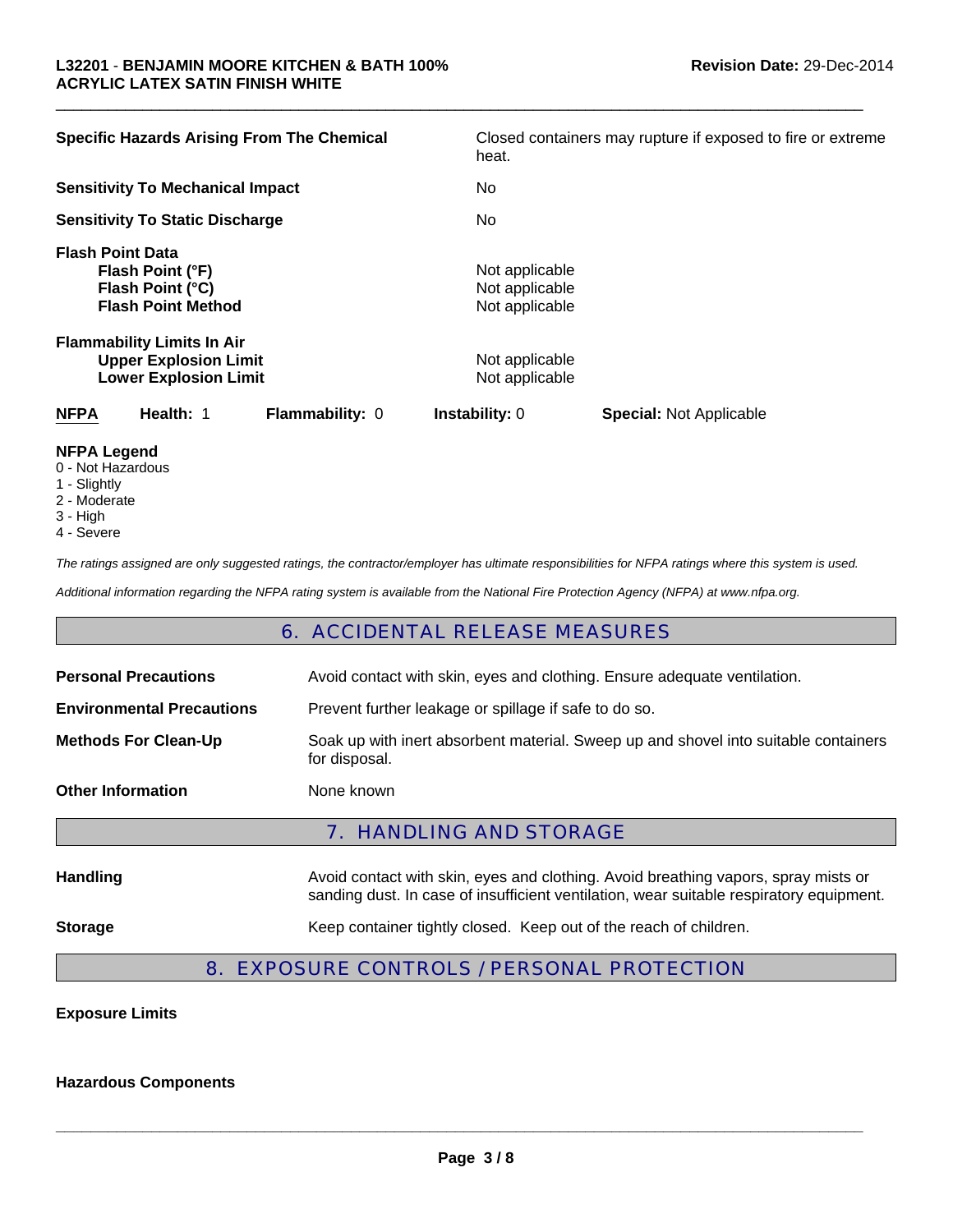| <b>Chemical Name</b> | ACGIH                      | Alberta           | l British Columbia                                     | Ontario                    | Quebec                                 |
|----------------------|----------------------------|-------------------|--------------------------------------------------------|----------------------------|----------------------------------------|
| Titanium dioxide     | 10 mg/m <sup>3</sup> - TWA | 10 mg/m $3$ - TWA | 10 mg/m <sup>3</sup> - TWA<br>$3 \text{ ma/m}^3$ - TWA | 10 mg/m <sup>3</sup> - TWA | 10 mg/m <sup>3</sup> ·<br><b>TWAEV</b> |
| Silica, amorphous    | N/E                        | N/E               | N/E                                                    | N/E                        | N/E                                    |

 $\Box$ 

#### **Legend**

ACGIH - American Conference of Governmental Industrial Hygienists Alberta - Alberta Occupational Exposure Limits British Columbia - British Columbia Occupational Exposure Limits Ontario - Ontario Occupational Exposure Limits Quebec - Quebec Occupational Exposure Limits N/E - Not established **Engineering Measures** Ensure adequate ventilation, especially in confined areas. **Personal Protective Equipment Eve/Face Protection** Safety glasses with side-shields. **Skin Protection**<br> **Respiratory Protection** In case of insufficient ventilation wear suite<br> **Respiratory Protection** In case of insufficient ventilation wear suite In case of insufficient ventilation wear suitable respiratory equipment. Hygiene Measures **Axoid contact with skin, eyes and clothing. Remove and wash contaminated clothing** 

## 9. PHYSICAL AND CHEMICAL PROPERTIES

before re-use. Wash thoroughly after handling.

| Appearance                        | liquid            |
|-----------------------------------|-------------------|
| Odor                              | little or no odor |
| Density (Ibs/gal)                 | $10.3 - 10.7$     |
| <b>Specific Gravity</b>           | $1.23 - 1.28$     |
| рH                                | Not available     |
| <b>Viscosity (centistokes)</b>    | Not available     |
| <b>Evaporation Rate</b>           | Not available     |
| <b>Vapor Pressure</b>             | Not available     |
| <b>Vapor Density</b>              | Not available     |
| Wt. % Solids                      | $45 - 55$         |
| Vol. % Solids                     | $30 - 40$         |
| Wt. % Volatiles                   | $45 - 55$         |
| Vol. % Volatiles                  | $60 - 70$         |
| <b>VOC Regulatory Limit (g/L)</b> | < 50              |
| <b>Boiling Point (°F)</b>         | 212               |
| <b>Boiling Point (°C)</b>         | 100               |
| <b>Freezing Point (°F)</b>        | 32                |
| <b>Freezing Point (°C)</b>        | 0                 |
| Flash Point (°F)                  | Not applicable    |
| Flash Point (°C)                  | Not applicable    |
| <b>Flash Point Method</b>         | Not applicable    |
| <b>Upper Explosion Limit</b>      | Not available     |
| <b>Lower Explosion Limit</b>      | Not available     |
|                                   |                   |

# 10. STABILITY AND REACTIVITY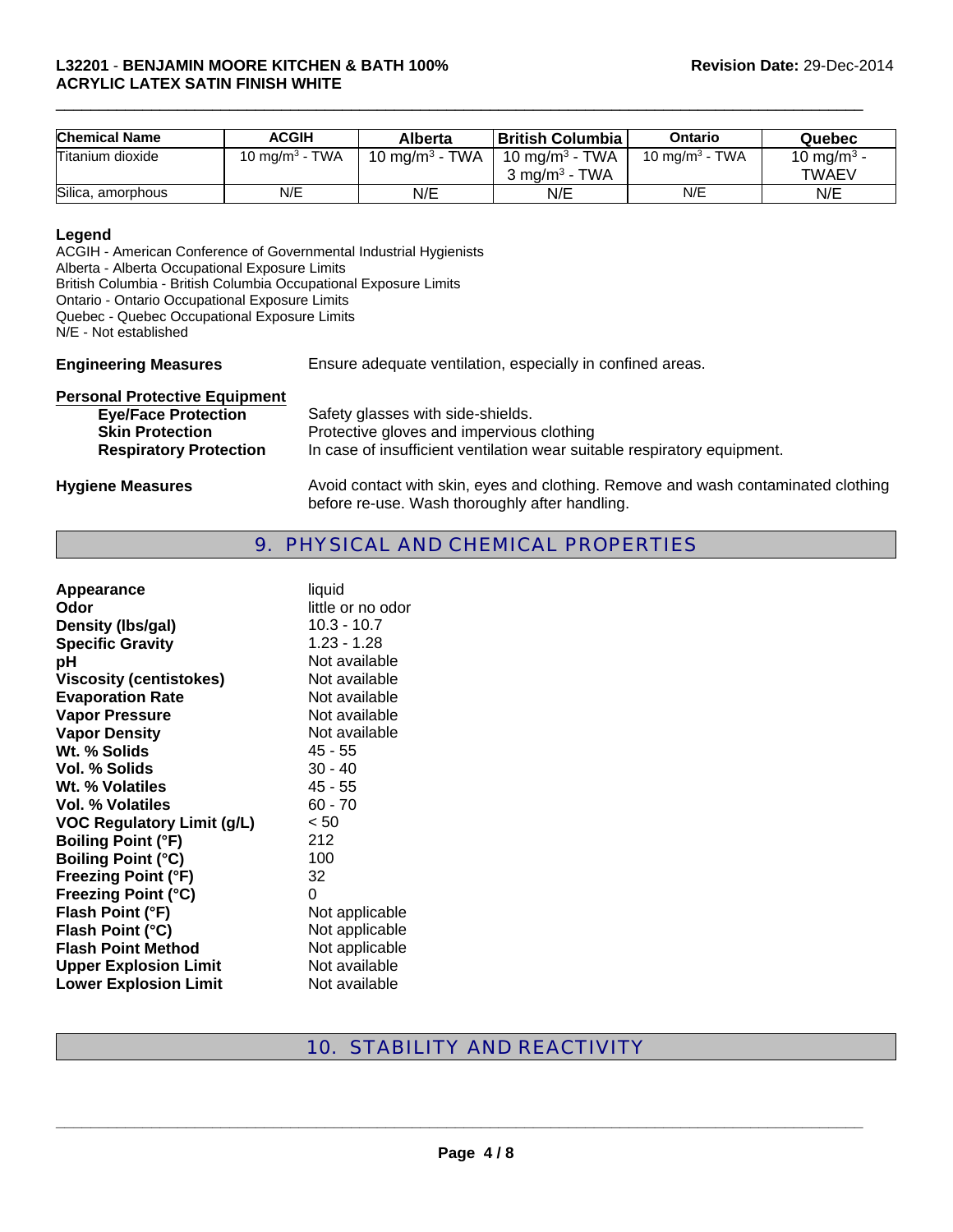# 10. STABILITY AND REACTIVITY **Chemical Stability Stable under normal conditions. Conditions To Avoid Prevent from freezing Incompatible Materials No materials** No materials to be especially mentioned **Hazardous Decomposition Products** None under normal use. **Possibility Of Hazardous Reactions Hazardous polymerisation will not occur.**

 $\Box$ 

## 11. TOXICOLOGICAL INFORMATION

**Acute Toxicity Product** No information available

#### **Component**

Titanium dioxide LC50 Inhalation (Dust):  $> 6.82$  mg/L (Rat, 4 hr.) LD50 Oral: > 10000 mg/kg (Rat) LD50 Dermal:  $> 10000$  mg/m<sup>3</sup> (Rabbit)

LC50 Inhalation (Dust): > 2 mg/L Silica, amorphous LD50 Oral: > 5000 mg/kg (Rat) LD50 Dermal: 2,000 mg/kg (Rabbit)

#### **Chronic Toxicity**

#### **Carcinogenicity**

The information below indicates whether each agency has listed any ingredient as a carcinogen:

| <b>Chemical Name</b> | <b>ACGIH</b> | <b>IARC</b>   | <b>NTP</b> | <b>OSHA</b><br>Carcinogen |
|----------------------|--------------|---------------|------------|---------------------------|
|                      |              | 2B - Possible |            | Listed                    |
| Titanium dioxide     |              | Human         |            |                           |
|                      |              | Carcinogen    |            |                           |

• Although IARC has classified titanium dioxide as possibly carcinogenic to humans (2B), their summary concludes: "No significant exposure to titanium dioxide is thought to occur during the use of products in which titanium dioxide is bound to other materials, such as paint."

#### **Legend**

ACGIH - American Conference of Governmental Industrial Hygienists IARC - International Agency for Research on Cancer NTP - National Toxicity Program OSHA - Occupational Safety & Health Administration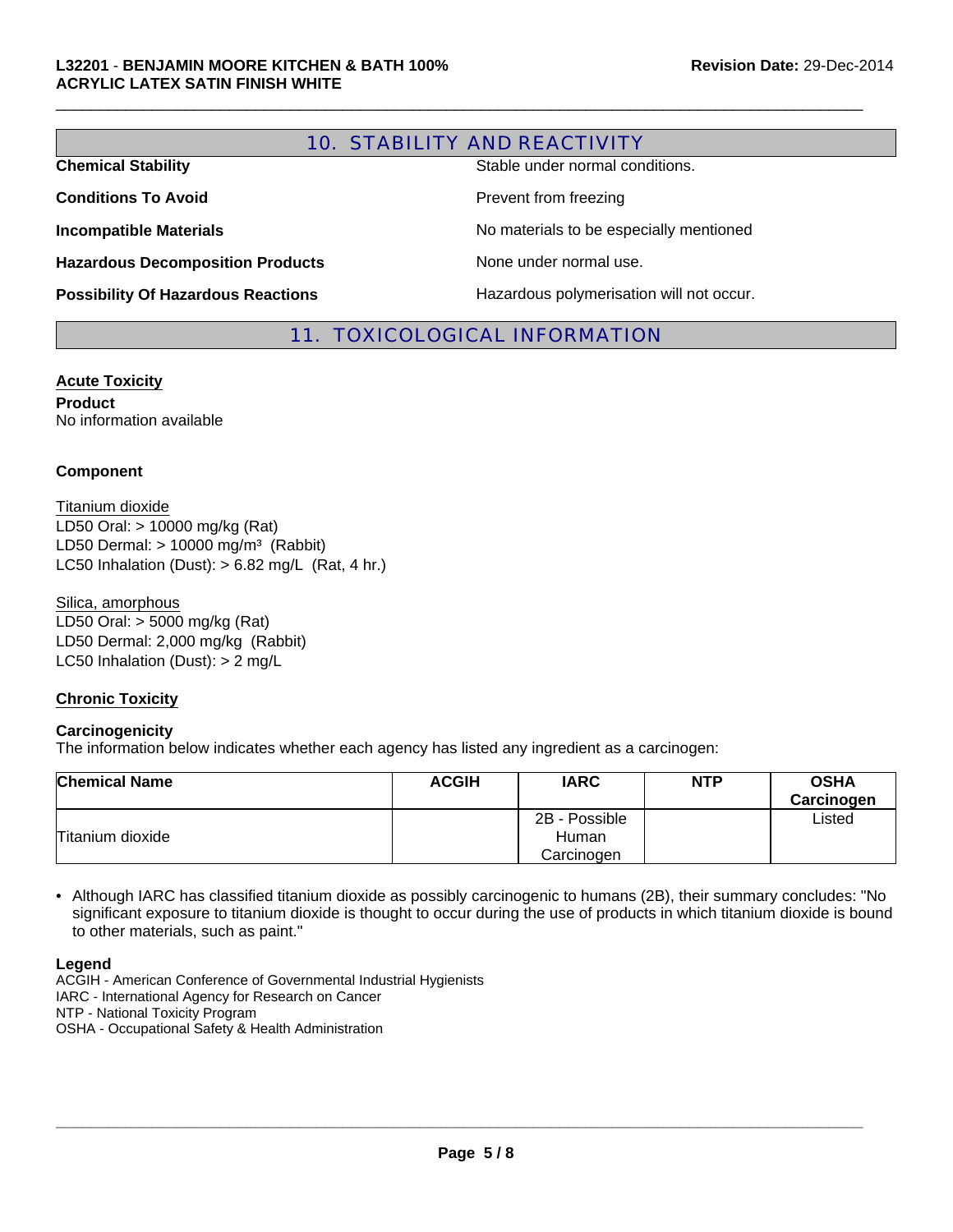# 12. ECOLOGICAL INFORMATION

 $\Box$ 

#### **Ecotoxicity Effects**

#### **Product**

**Acute Toxicity to Fish** No information available

#### **Acute Toxicity to Aquatic Invertebrates**

No information available

#### **Acute Toxicity to Aquatic Plants**

No information available

# **Component**

**Acute Toxicity to Fish**

Titanium dioxide LC50: >1000 mg/L (Fathead Minnow - 96 hr.)

#### **Acute Toxicity to Aquatic Invertebrates**

No information available

#### **Acute Toxicity to Aquatic Plants**

No information available

## 13. DISPOSAL CONSIDERATIONS

Waste Disposal Method **Dispose of in accordance with federal**, state, provincial, and local regulations. Dry, empty containers may be recycled in a can recycling program. Local requirements may vary, consult your sanitation department or state-designated environmental protection agency for more disposal options.

|             | <b>14. TRANSPORT INFORMATION</b>  |  |
|-------------|-----------------------------------|--|
| <b>TDG</b>  | Not regulated                     |  |
| ICAO / IATA | Not regulated                     |  |
| IMDG / IMO  | Not regulated                     |  |
|             | <b>15. REGULATORY INFORMATION</b> |  |

#### **International Inventories**

**United States TSCA** Yes - All components are listed or exempt.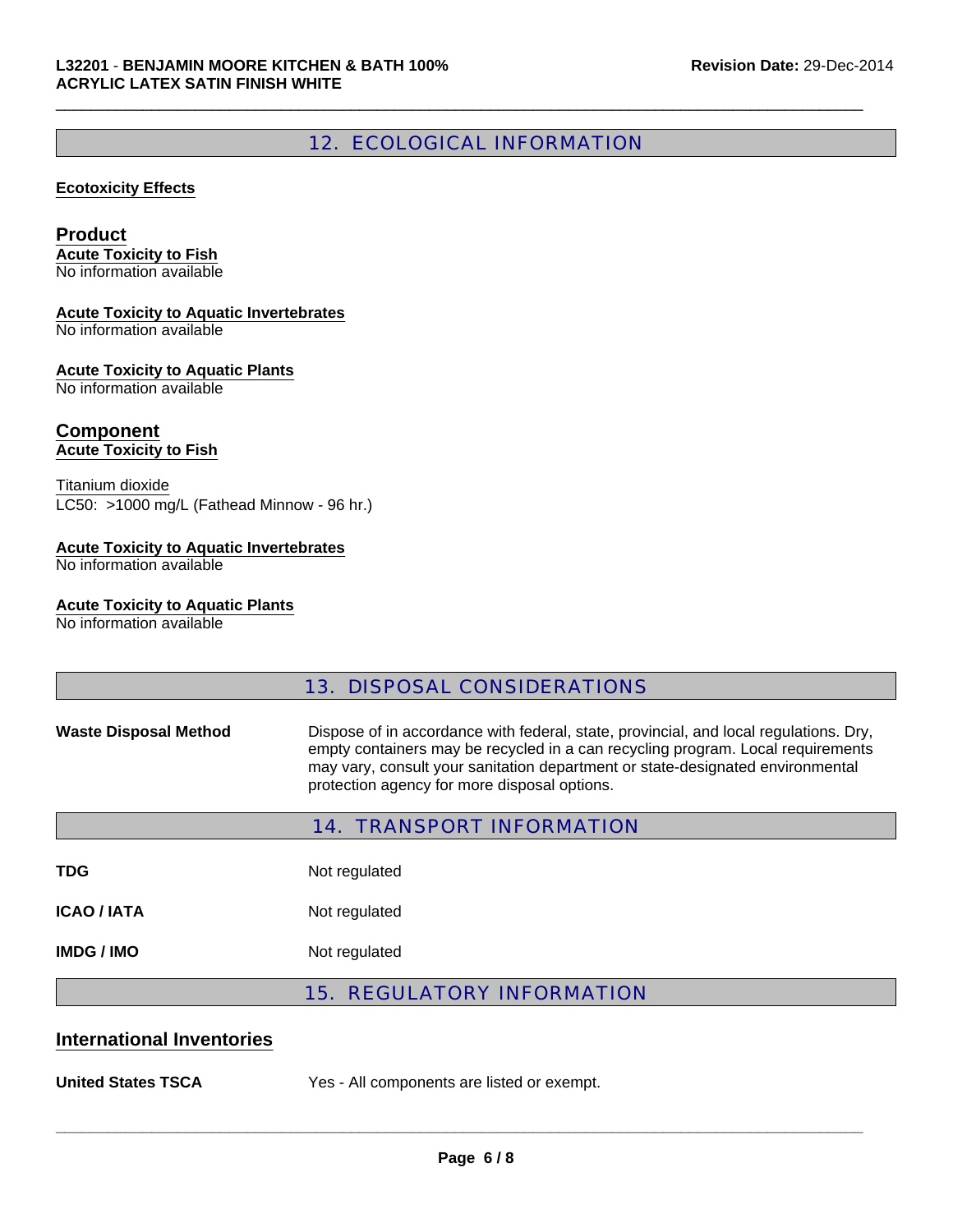## 15. REGULATORY INFORMATION

**Canada DSL** Yes - All components are listed or exempt.

 $\Box$ 

### **National Pollutant Release Inventory (NPRI)**

#### **NPRI Parts 1- 4**

This product contains the following Parts 1-4 NPRI chemicals:

*This product may contain trace amounts of (other) NPRI Parts I-4 reportable chemicals. Contact the preparer for further information.*

#### **NPRI Part 5**

This product contains the following NPRI Part 5 Chemicals:

*This product may contain trace amounts of (other) NPRI Part 5 reportable chemicals. Contact the preparer for further information.*

#### **WHMIS Regulatory Status**

This product has been classified in accordance with the hazard criteria of the Controlled Products Regulations (CPR) and the MSDS contains all the information required by the CPR.

#### **WHMIS Hazard Class**

D2A Very toxic materials



## 16. OTHER INFORMATION

**WARNING!** If you scrape, sand, or remove old paint, you may release lead dust. LEAD IS TOXIC. EXPOSURE TO LEAD DUST CAN CAUSE SERIOUS ILLNESS, SUCH AS BRAIN DAMAGE, ESPECIALLY IN CHILDREN. PREGNANT WOMEN SHOULD ALSO AVOID EXPOSURE. Wear a NIOSH approved respirator to control lead exposure. Clean up carefully with a HEPA vacuum and a wet mop. Before you start, find out how to protect yourself and your family by logging onto Health Canada @ http://www.hc-sc.gc.ca/hl-vs/iyh-vsv/prod/paint-peinture-eng.php.

**Prepared By** Product Stewardship Department Benjamin Moore & Co. 101 Paragon Drive Montvale, NJ 07645 855-724-6802

**Revision Date:** 29-Dec-2014

**Revision Summary** No information available